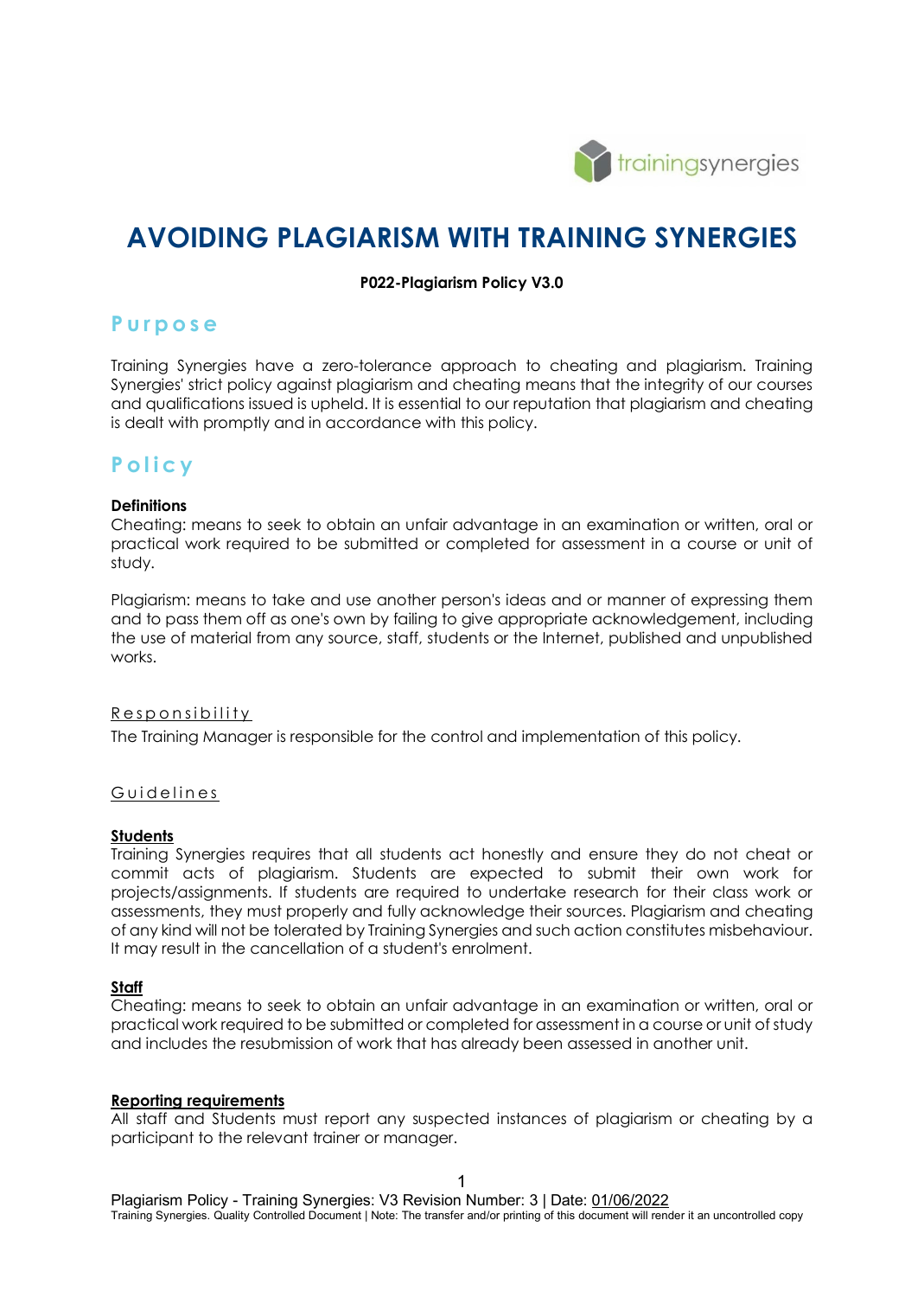The report must be made in writing (email is suitable) and given to the relevant trainer or manager within 7 days of the alleged plagiarism or cheating taking place; and be accompanied by any supporting evidence.

## **Procedure**

#### Investigation

Upon receiving a report of suspected plagiarism or cheating, the Training Manager must investigate the matter promptly and determine whether the allegations are correct.

This investigation must include an interview with the student/staff member and in the case of allegations of plagiarism, a review of the alleged copied material and participant's class work must be undertaken. The staff member or student has the right to have a support person present during any interview and to make submissions.

#### Outcome of Investigation

The Training Manager will advise in writing the outcome of their investigation within 21 days of receiving the report of alleged cheating or plagiarism.

#### Consequences of plagiarism or cheating

#### Student Consequences:

The Training Manager will check if another student has committed plagiarism or cheated and whether this is the first instance of plagiarism or cheating committed by the student. The Training Manager will either:

- a) Send a written warning letter to the student advising them that their enrolment may be cancelled if they are found, in the future, to have committed another act of plagiarism
	- or cheating at Training Synergies.
- b) Meet with the student and counsel them not to engage in any further cheating or plagiarism
- c) Require the student to re-sit an alternative form of assessment under the supervision of a trainer or employer to confirm their competence (re-sit fees will apply);
- d) Apply a Not Yet Competent grade to the unit of competency

If the Training Manager determines that the student is more than likely to have committed plagiarism or cheated and this is the second instance of plagiarism or cheating committed by the participant during their enrolment with Training Synergies, they will:

- a) Recommend that the student's enrolment be cancelled for misbehaviour or;
- b) Send a letter to the student advising them that their enrolment has been recommended for cancellation. The letter will advise the participant that they have 14 days in which to appeal the outcome of the investigation (as per the Complaints Policy and Procedure)

The Training Manager will submit a withdrawal request to the Administration team for the participant's enrolment if the participant fails to lodge an appeal within the 14 day time period, withdraws from an appeal or the outcome of the appeal process results in a decision in support of the Training Manager. The Training Manager has the discretion not to cancel the student's enrolment. This discretion may be applied in a number of different circumstances, including (but without limitation) where the student can prove that there were compassionate or compelling circumstances which contributed to their dishonest actions. Students should note